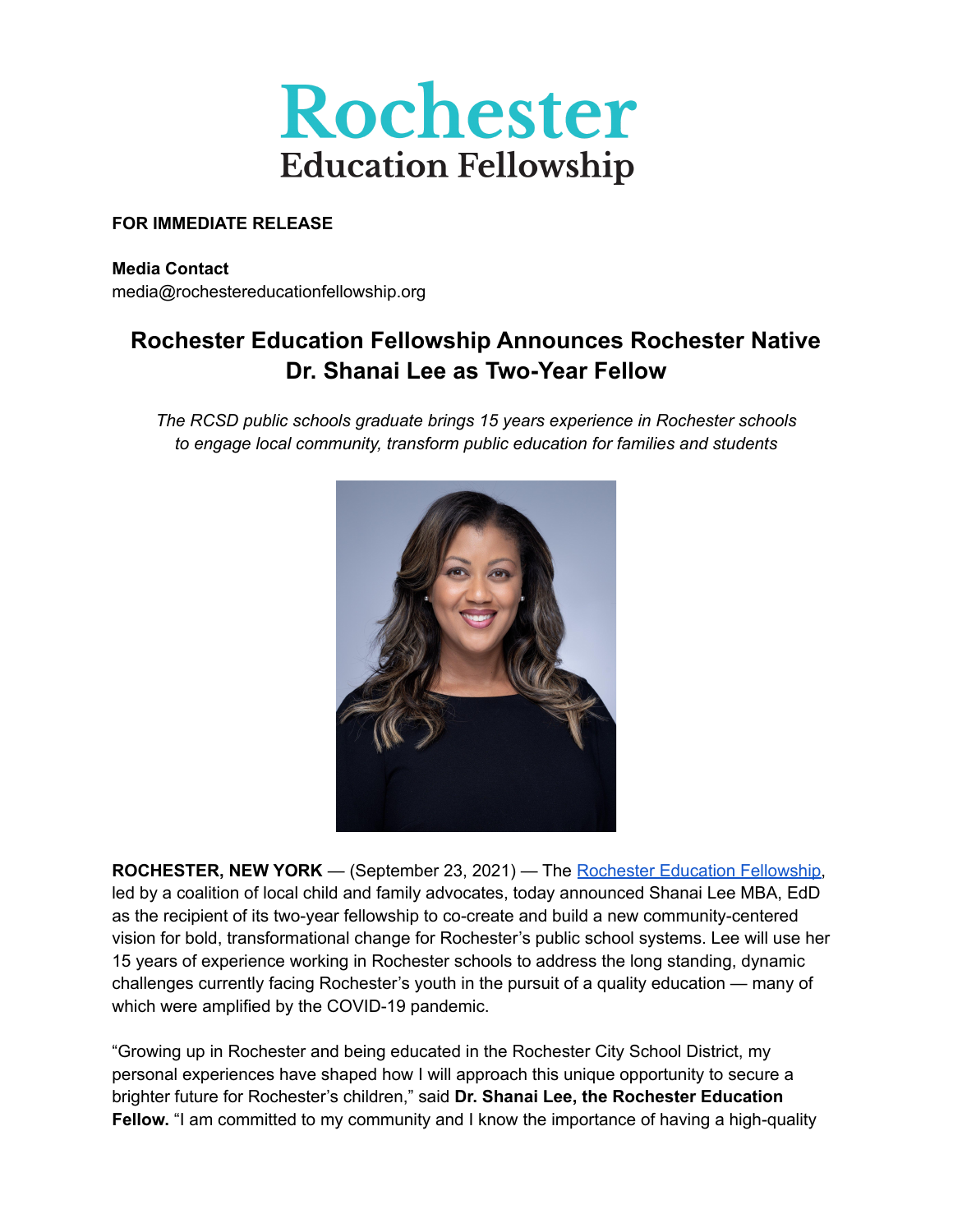education. I look forward to working with families and stakeholders to create real change in our education system that will have a lasting effect on our current students and parents as well as future generations."

Lee has extensive experience working in urban education and local government, holding leadership positions both in the Rochester City School District as well as a local charter network. She most recently worked as Regional Senior Director of Uncommon Schools and previously held several positions within the RCSD for over 13 years including District Clerk, Assistant to the Chief Financial Officer and Director of Minority and Women-Owned Business Enterprises Program.

Lee received an Ed.D. in Educational Leadership and Administration, Master's Degree in Educational Policy and MBA in Finance and Public Accounting from the University of Rochester and a Bachelor of Arts in Economics from Cornell University.

The Rochester Education Fellowship Selection Committee, co-chaired by Jerome Underwood, President and CEO of Action for a Better Community (ABC) and Holli Budd, Executive Director of the Max and Marian Farash Charitable Foundation (Farash Foundation), led the extensive search and selection process for the Fellow beginning in January, and will provide support for the duration of the two-year Fellowship.

Additional Selection Committee members included:

- Angelica Perez-Delgado, The IBERO American Action League
- LaShunda Leslie-Smith, Connected Communities
- Dirk Hightower, The Children's Institute
- Mellanye Nesmith, ABC's Policy Council and local parent
- Rick DeJesus-Rueff, Community member
- Reenah Golden, Avenue Blackbox Theatre
- Dr. Rita Gaither, Retired Rochester educator, Founder Pearl Resources, Inc
- Sekou Biddle, UNCF
- David Harris, formerly the City Fund

## **About The Selection Process**

In [January](https://rbj.net/welcome-ad/?retUrl=/2021/01/14/a-new-opportunity-for-rochesters-students/) 2021, the Farash Foundation, in collaboration with the Selection Committee, partnered with The Mind Trust, an education nonprofit organization, to lead the recruitment and selection process for the Rochester Education Fellowship. The goal of this process was to identify candidates with a deep understanding of the needs of the Rochester community, experience navigating existing political systems and structures, and the ability to build momentum and a coalition for a partnership with the local community. The Committee received robust feedback from the Rochester community around the key qualities and experiences to take into account during the search.

Over 75% of the candidates self-identified as people of color, and 60% of the candidate pool was local to Rochester. All the finalists had executive level leadership across public education and nonprofit sectors.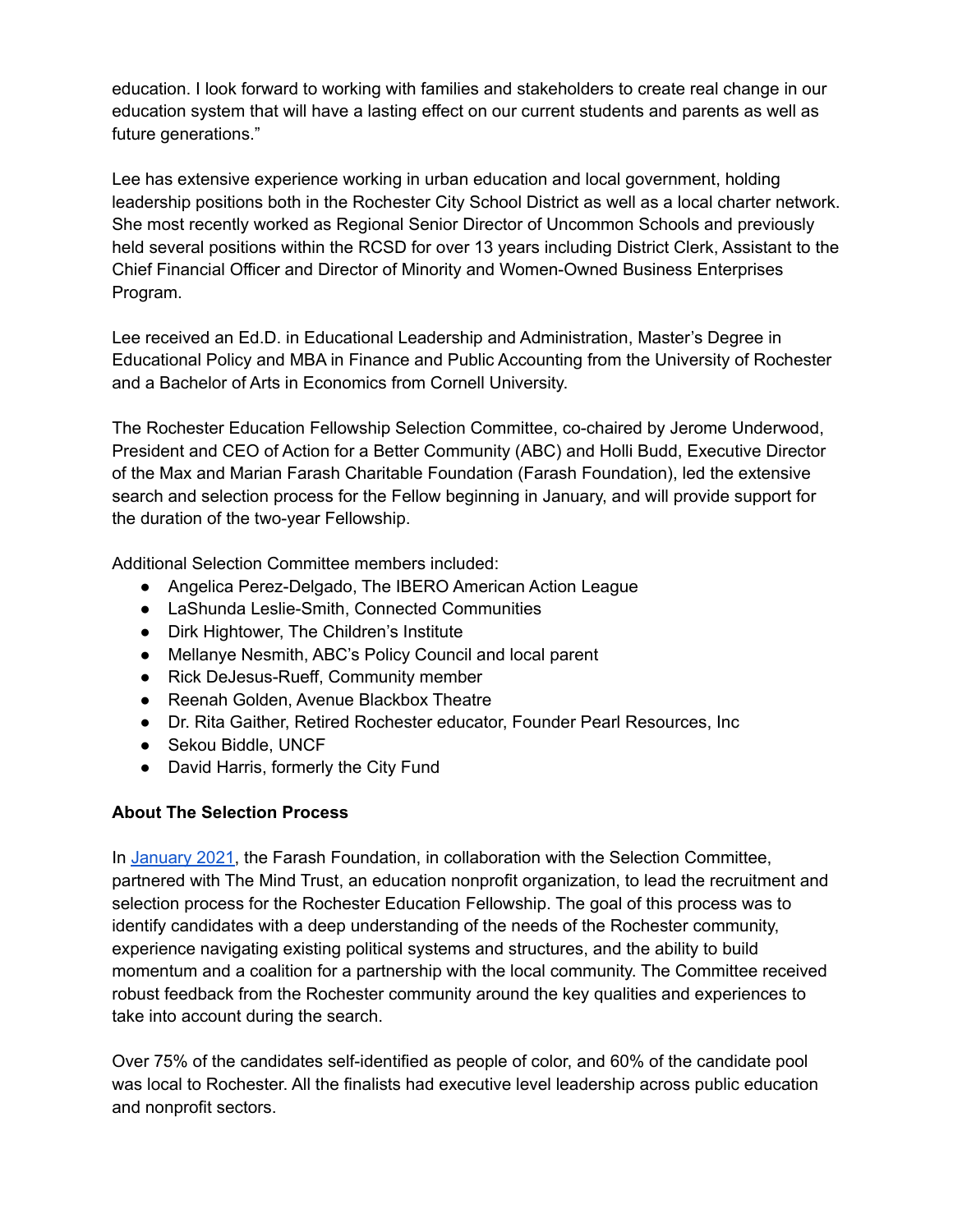## **About The Fellowship and Challenges Facing Rochester**

The Rochester Education Fellowship was established to find a talented leader to create a movement of bold, systemic change for Rochester students. Students in Rochester face many obstacles to successful academic and life outcomes. Currently, 44% of students under the age of 18 in Rochester are living in poverty. Student achievement is among the lowest of any urban district in the country, with only 8% of students in grades 3-8 mastering math and reading on grade level, compared to the state average of 40% in both subjects.

The arrival of the COVID-19 pandemic amplified the challenges of educating Rochester's most vulnerable families, with the digital divide heightening inequities. While many are working to support students in the city, the Rochester Education Fellowship Selection Committee believes transformative leadership is needed now to create a movement of bold, systemic change for Rochester students.

Through her Fellowship, Dr. Lee will have access to a wide variety of support from both local and national partners, including leadership development, personalized executive coaching and a commitment of support and collaboration from anchor Rochester organizations.

#### **Community Leaders and Selection Committee Members Applaud Selection**

"After a rigorous community-focused search, we're excited to announce Shanai as Rochester's Education Fellow and believe she has the ideal background to bring transformational change to our educational systems in the City of Rochester," **Jerome Underwood, President and CEO of Action for a Better Community and Selection Committee Co-Chair.** "The challenges that students and families in Rochester face are both unique and reflective of the inequities present in our nation, many of which were exacerbated by the pandemic. This is an opportune time to start this community-centered effort."

"Rochester students face many obstacles to academic success and one of those notable obstacles is poverty, with 44 percent of students under 18 years old living in poverty," **said LaShunda Leslie-Smith, Executive Director, Connected Communities.** "Connected Communities is dedicated to breaking this cycle of poverty and education is one avenue to that. The Fellowship and Shanai will bring us one step closer to uniting our community and ending this vicious cycle in Rochester."

"The Farash Foundation is committed to the long-term health and wellbeing of Rochester's children and catalyzing a city-wide effort to transform Rochester's education system through this two-year fellowship," **said Holli Budd, Executive Director of the Farash Foundation and Selection Committee Co-Chair.** "We're extremely happy to continue partnering with local leaders and organizations in support of Shanai as she begins the Rochester Education Fellowship."

"The current challenges facing Black, brown, and economically marginalized families and students are deeply embedded in the design of the systems and structures of our nation and city," **said Angelica Perez-Delgado, President and CEO of Ibero-American Action League.**